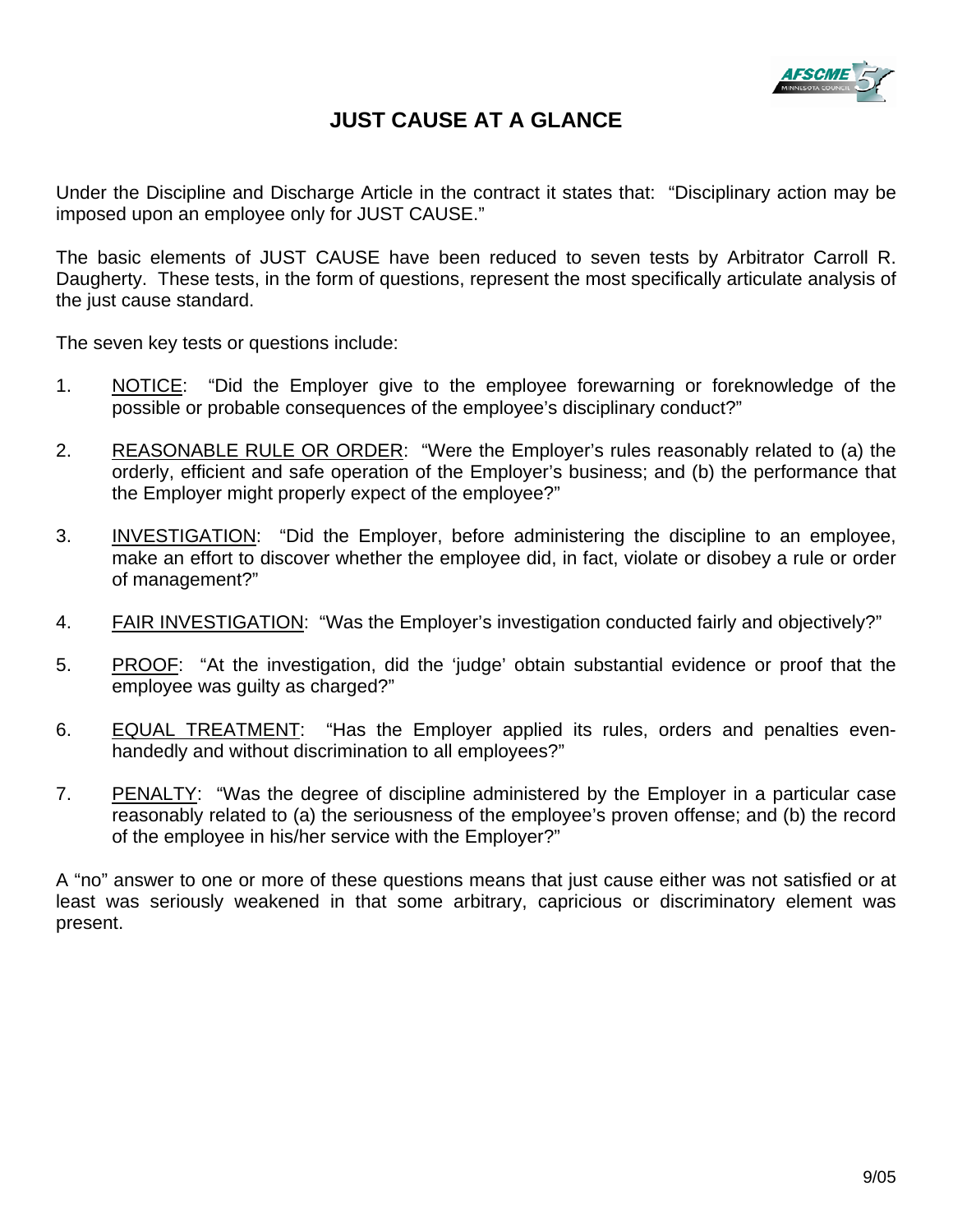

# **TESTS FOR DETERMINING IF AN EMPLOYER HAS JUST CAUSE FOR DISCIPLINING AN EMPLOYEE**

While there is no specific definition of "just cause," a sort of "common law" has developed from the decisions of arbitrators in discipline cases. The definition consists of a set of guidelines or criteria that are applied to the facts of any one case. The criteria are set forth below in the forms of questions.

A "no" answer to any one or more of the following questions normally signifies that just cause did not exist. In other words, "no" means that the disciplinary decision contained some element(s) of arbitrary capricious, unreasonable or discriminatory action to such an extent that the discipline is an abuse of managerial discretion and is either unwarranted or should be modified.

The answers to the questions must be well documented. Keep in mind that the facts in any particular case can vary a great deal. These questions are guidelines to be used in reviewing discipline cases and not hardened standards.

## **THE QUESTIONS**

#### **1. Did the Employer give to the employee forewarning or foreknowledge of the possible or probable disciplinary consequences of the employee's conduct?**

- A. Said forewarning or foreknowledge may properly have been given orally by management or in writing through the medium of typed or printed sheets or books of shop rules and of penalties for violation thereof.
- B. There must have been actual oral or written communication of the rules and penalties to the employee.
- C. A finding of such communication does not in all cases require a "no" answer to Question No. 1. This is because certain offenses such as insubordination, coming to work intoxicated; drinking intoxicating beverages on the job, theft of property of the Employer or of fellow employees are so serious that any employee in the industrial society may properly be expected to know already that such conduct is offensive and heavily punishable.
- D. Absent any contractual prohibition or restriction, the Employer has the right unilaterally to promulgate reasonable rules and give reasonable orders, and same need not have been negotiated with the Union.

### **2. Was the Employer's rule or managerial order reasonably related to the orderly, efficient and safe operation of the Employer's business?**

A. If an employee believes that said rule or order is unreasonable, he/she must nevertheless obey same (in which case he/she may file a grievance there over), unless he/she sincerely feels that to obey the rule or order would seriously and immediately jeopardize his/her personal safety and/or integrity. Given a firm finding to the latter effect, the employee may properly be said to have had justification for his/her disobedience.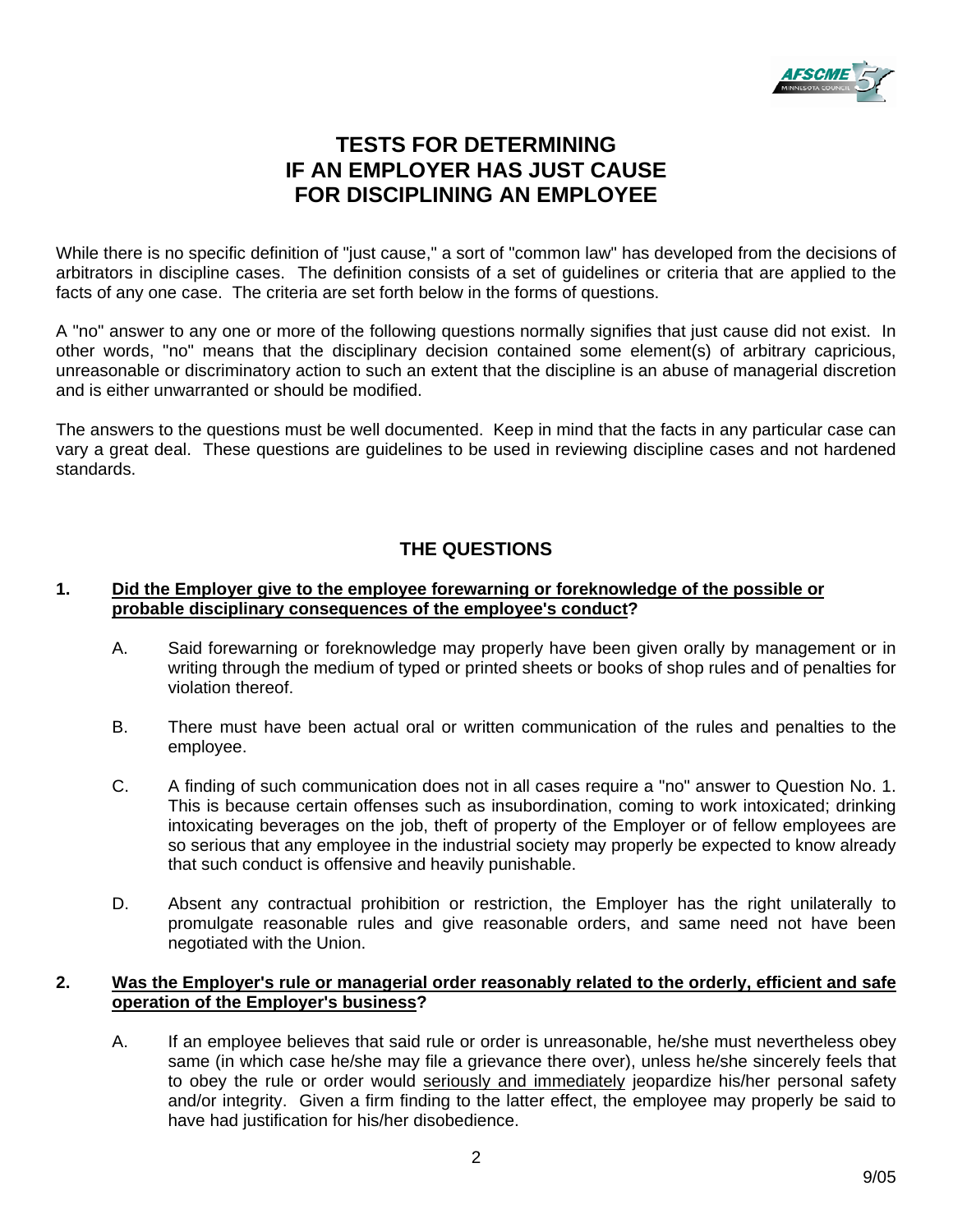

#### **3. Did the Employer, before administering discipline to an employee make an effort to discover whether the employee did, in fact, violate or disobey a rule or order of management?**

- A. This is the employee's "day in court" principle. An employee has the right to know with reasonable precision the offense with which he/she is being charged and to defend his/her behavior.
- B. The Employer's investigation must normally be made **BEFORE** its disciplinary decision is made. If the Employer fails to do so, its failure may not normally be excused on the ground that the employee will get his/her day in court through the grievance procedure after the exaction of discipline. By that time there has usually been too much hardening of positions.
- C. There may, of course, be circumstances under which management must react immediately to the employee's behavior. In such cases, the normal action is to suspend the employee pending investigation, with the understanding that (1) the final disciplinary decision will be made after the investigation; and (2) if the employee is found innocent after the investigation, he/she will be restored to his/her job with full pay for lost time.
- D. The Employer's investigation must include an inquiry into possible justification for alleged rule violation.

#### **4. Was the Employer's investigation conduced fairly and objectively?**

- A. At said investigation the management official may be both "prosecutor" and "judge," but he/she may not also be a witness against the employee.
- B. It is essential for some higher, detached management official to assume and conscientiously perform the judicial role; giving the commonly accepted meaning to that term in his/her attitude and conduct.
- C. In some disputes between an employee and a management person there are no witnesses to an incident other than the two immediate participants. In such cases, it is particularly important that the management "judge" question the management participant rigorously and thoroughly, just as an actual third party would.

### **5. At the investigation did the "judge" obtain substantial evidence or proof that the employee was guilty as charged?**

- A. It is not required that the evidence be preponderant, conclusive or "beyond reasonable doubt." But the evidence must be truly substantial and not flimsy.
- B. The management judge should actively search out witnesses and evidence, not just passively take what participants or "volunteer" witnesses tell him/her.